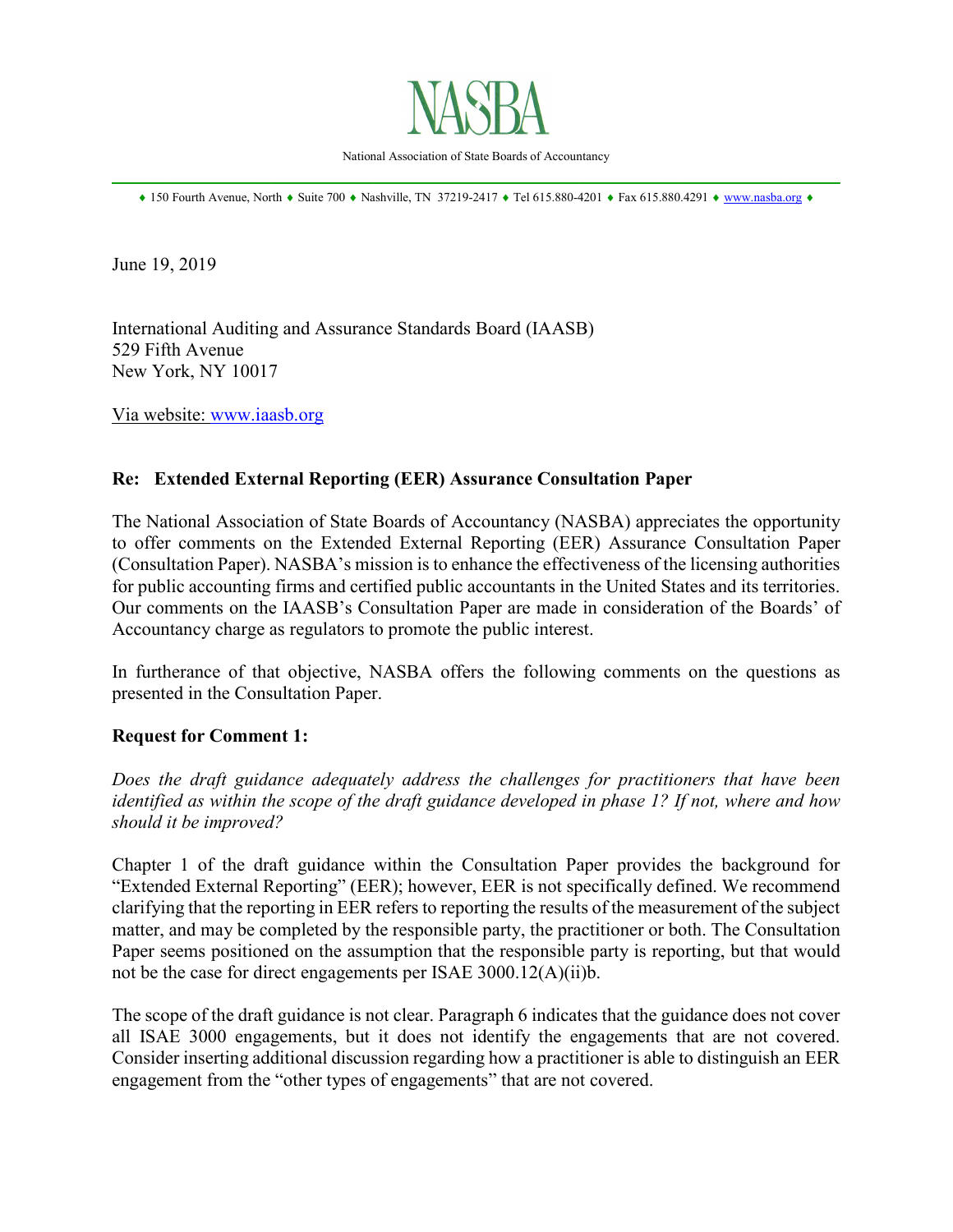Paragraph 26 states that some EER frameworks require the preparer to determine what the important matters are to include in the EER report and that the judgments made by the preparer are often referred to as a "materiality process." Use of the term "materiality process" risks confusion with the well-understood notion of materiality, from the standpoint of performance materiality and evaluating misstatements (including omission of material narrative information based on the criteria of the framework). We recommend using an alternative term for materiality such as "relevance process."

We believe clarification is needed in the linkage of engagement preconditions and the system of internal control as the draft guidance appears to include contradictory requirements and new requirements not addressed in ISAE 3000 (Revised). See response to Request for Comment 4 below.

### **Request for Comment 2:**

*Is the draft guidance clear and easy to understand, including through the use of examples and diagrams, and the way terminology is used? If not, where and how should it be improved?*

See comment above regarding the use of the term "materiality process."

It would be helpful to have additional guidance for the examples provided in the fourth through sixth bullets in paragraph 49 as to how much work the practitioner needs to do to understand the needs of users as part of determining whether a proposed EER assurance engagement has a rational purpose.

In the examples provided in paragraph 136 of Chapter 8 for the purpose of the EER report, it appears that the fourth bullet describes or relates to financial reporting and not EER. We recommend removing this bullet.

In Chapter 9, related to performing procedures and using assertions, we recommend including guidance for performing procedures on estimates (for example, based on ISA 540).

Paragraph 53 of the draft guidance cautions that there may be a self-review threat to the practitioner's independence if, for example, the practitioner is advising on the development of an entity's EER processes and then plans to undertake a subsequent EER assurance engagement. We recommend including a reference to the IESBA Code of Ethics Section 900 to address these selfreview threats.

### **Request for Comment 3:**

*Do you support the proposed structure of the draft guidance? If not, how could it be better structured?*

Yes. We are supportive of the proposed structure of the draft guidance.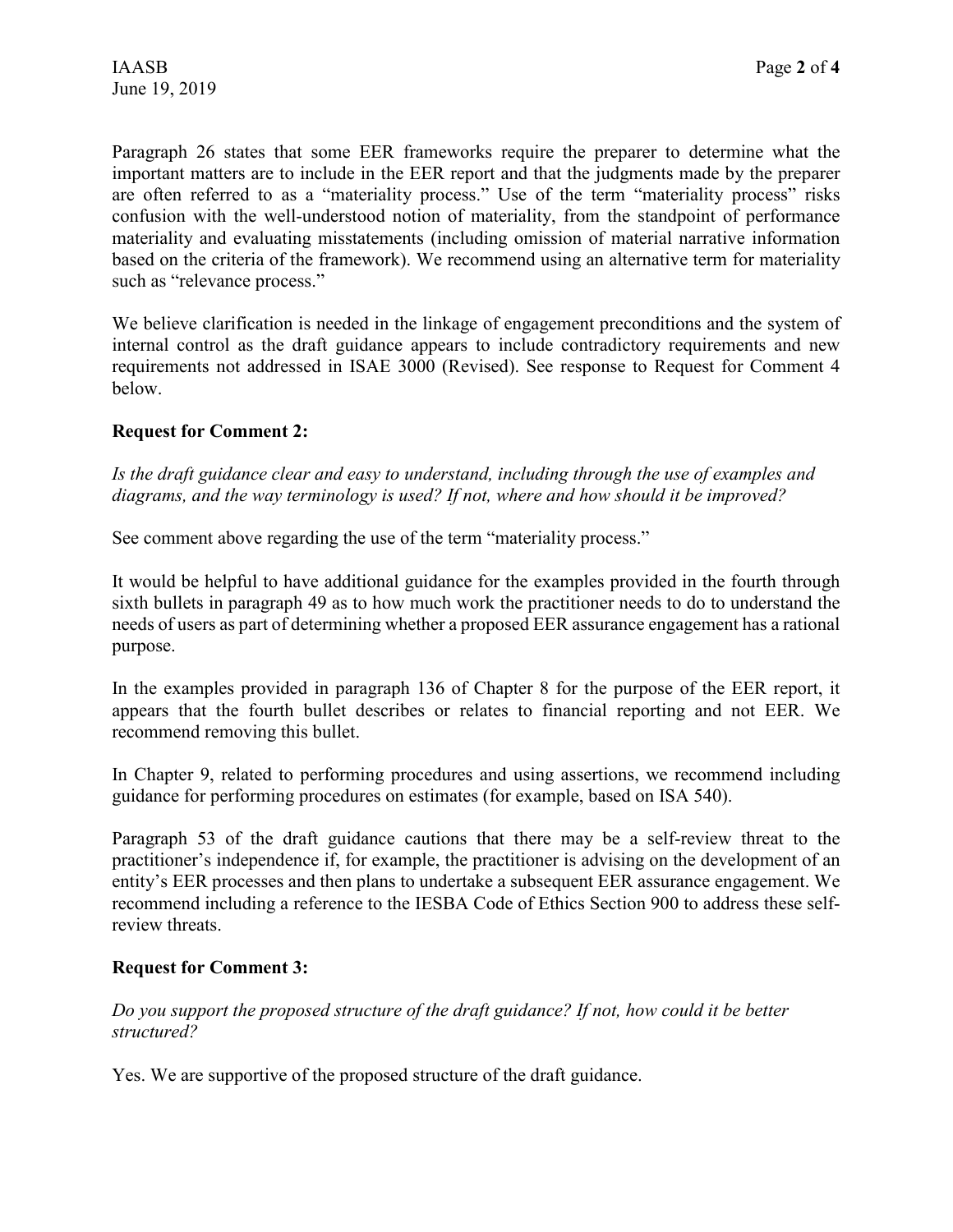## **Request for Comment 4:**

*Do you agree that the draft guidance does not contradict or conflict with the requirements or application material of ISAE 3000 (Revised), and that the draft guidance does not introduce any new requirements?*

We believe that there are contradictory and new requirements introduced in the draft guidance as compared to ISAE 3000 (Revised), specifically in considerations of internal controls.

Paragraph 47a(iii) seems to imply that if the subject matter information is not "appropriately supported by related aspects of the entity's system of internal control", then the practitioner cannot perform the engagement. However, could the practitioner perform the engagement and issue a qualified or adverse report? ISAE 3000 (Revised) discusses internal control as a part of engagement planning and not as engagement preconditions.

The emphasis on considerations of internal control as preconditions of engagement appears contradictory to the guidance provided for the overall engagement strategy in paragraph 78 which states that "where the practitioner is unable to tests controls, expects that the controls are not operating effectively, or is not cost-efficient to test controls, the practitioner may adopt a fully substantive approach."

Chapter 6 of the draft guidance provides details on considerations of the system of internal control and that these considerations may assist the practitioner in establishing whether preconditions for an assurance engagement are present. Paragraph 61 states that: "Having a highly sophisticated or developed system of internal control is not a precondition for an assurance engagement." Is the precondition that the subject matter information must be appropriately supported by aspects of the entity's system of internal control?

### **Request for Comment 5:**

*Do you agree with the way that the draft guidance covers matters that are not addressed in ISAE 3000 (Revised)?*

As stated in the comment above, we believe clarification is needed in the linkage of preconditions and the system of internal control as the draft guidance appears to include contradictory requirements and new requirements not addressed in ISAE 3000 (Revised).

### **Request for Comment 6:**

*Do you agree that the additional papers contain further helpful information and that they should be published alongside the non-authoritative guidance document?*

We agree that the additional papers contain helpful information. We believe that the first additional paper, *Background and Contextual Information on Understanding How Subject Matter*